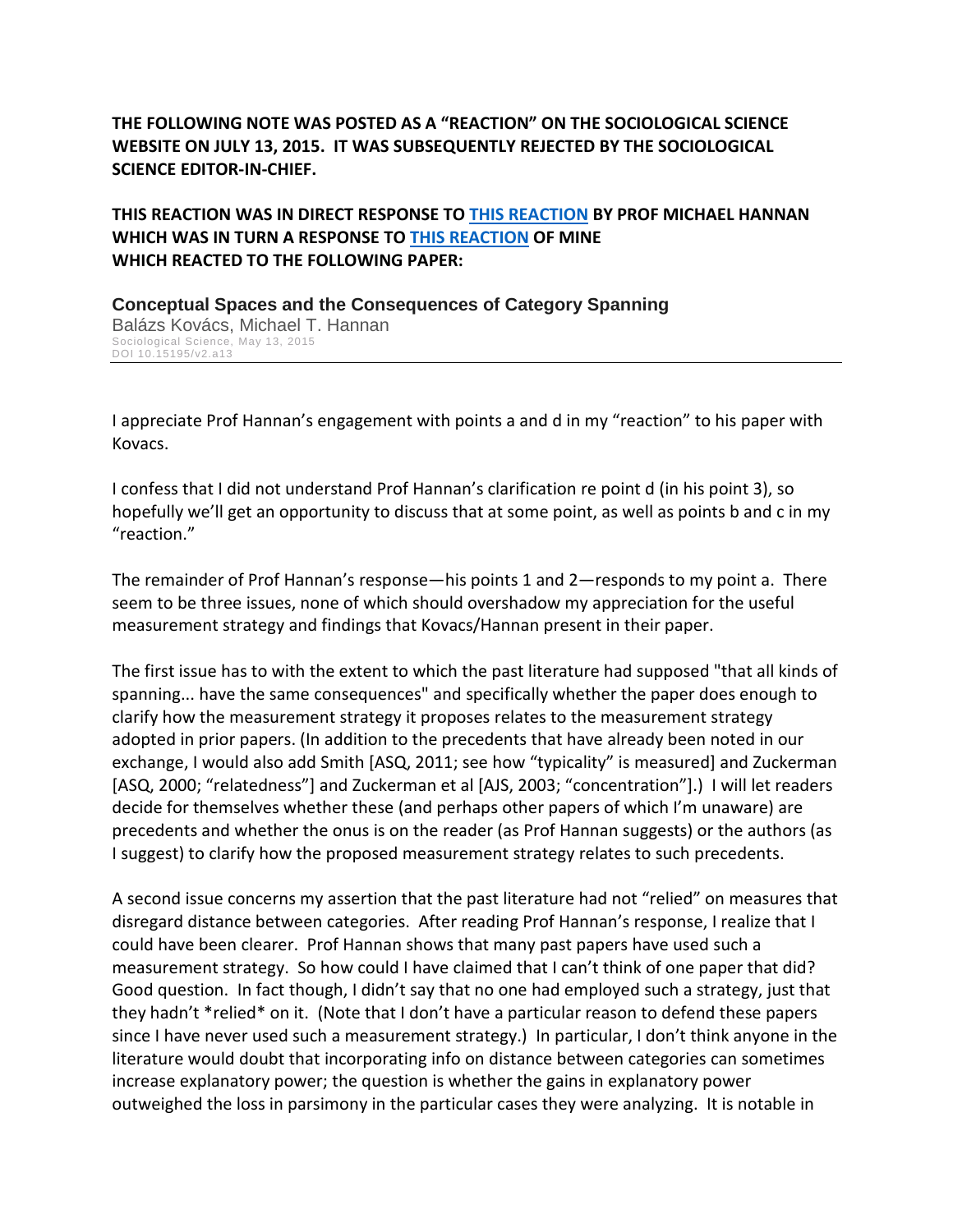this regard that Prof Hannan does not go far as to say that we should have less confidence in the lessons drawn from those papers. This is the sense of "reliance" that I thought that Kovacs/Hannan's strong motivating statements implied. But perhaps I misread their intent. Alternatively, perhaps this was their intent but I am giving the literature too much credit when I suppose that scholars were not relying on the idea that distance between categories is unimportant.

Finally, Prof Hannan also raises an interesting issue with regard to PTZ.

(Prof Hannan raises two additional issues with respect to PTZ—whether the data in PTZ are sufficiently "systematic"; and whether the story in PTZ is just an instance of "oppositional cultural codes" as already explicated in Hannan-Polos-Carroll. I would just ask reader to judge for themselves whether the evidentiary base in PTZ supports the claims that it makes and how PTZ situates those claims relative to the prior literature.)

In particular, I am intrigued by Prof Hannan's remark that we should give priority to "general considerations" over "specific information" when there seems to be a conflict between them. My own view is that this is indeed a useful strategy insofar as our goal is to make predictions using variables that are distant from the underlying mechanisms. But this is not the goal that I'm usually pursuing in my research, and I think I am not alone in this regard. My interest is not in identifying \*general associations\* between two or more variables but in identifying \*general mechanisms\*, the effects of which are often dominated by other mechanisms such that they are often unobserved in associations between variables. Instead, general mechanisms are best revealed in "strategic research sites" whose properties and opportunities for measurement allow us to observe them.

For example, in our paper on "middle-status conformity," Damon Phillips and I emphasize a point that is often lost on users of the theory—i.e., that given the scope conditions on the theory, the parabolic relationship between status and conformity will be observed only in a "narrow range of contexts (P&Z 2001, p.382)." That is, we do \*not\* expect the parabola as a general rule. At the same time, \*the mechanisms\* involved—i.e., that conformity [with respect to certain norms but not others; see PTZ] will (a) increase with an actor's desire to be recognized as a member of social category; and (b) decrease with an actor's sense of security as a category member—are quite general.

Conversely, once we see in PTZ (due to the choice of research site and the data's ability to shed light on mechanisms) that a purportedly general mechanism is absent in a specific case where some theory would lead us to expect it, this one case is sufficient to raise questions about the purported generality of that mechanism and suggests that prior results may be consistent with a different/revised theory.

Actually, one reason I was surprised by the general considerations/specific information remark is that I think this is the very approach that Kovacs/Hannan were pursuing in their paper. That is, they seem to be suggesting that we should revise our understanding of general mechanisms